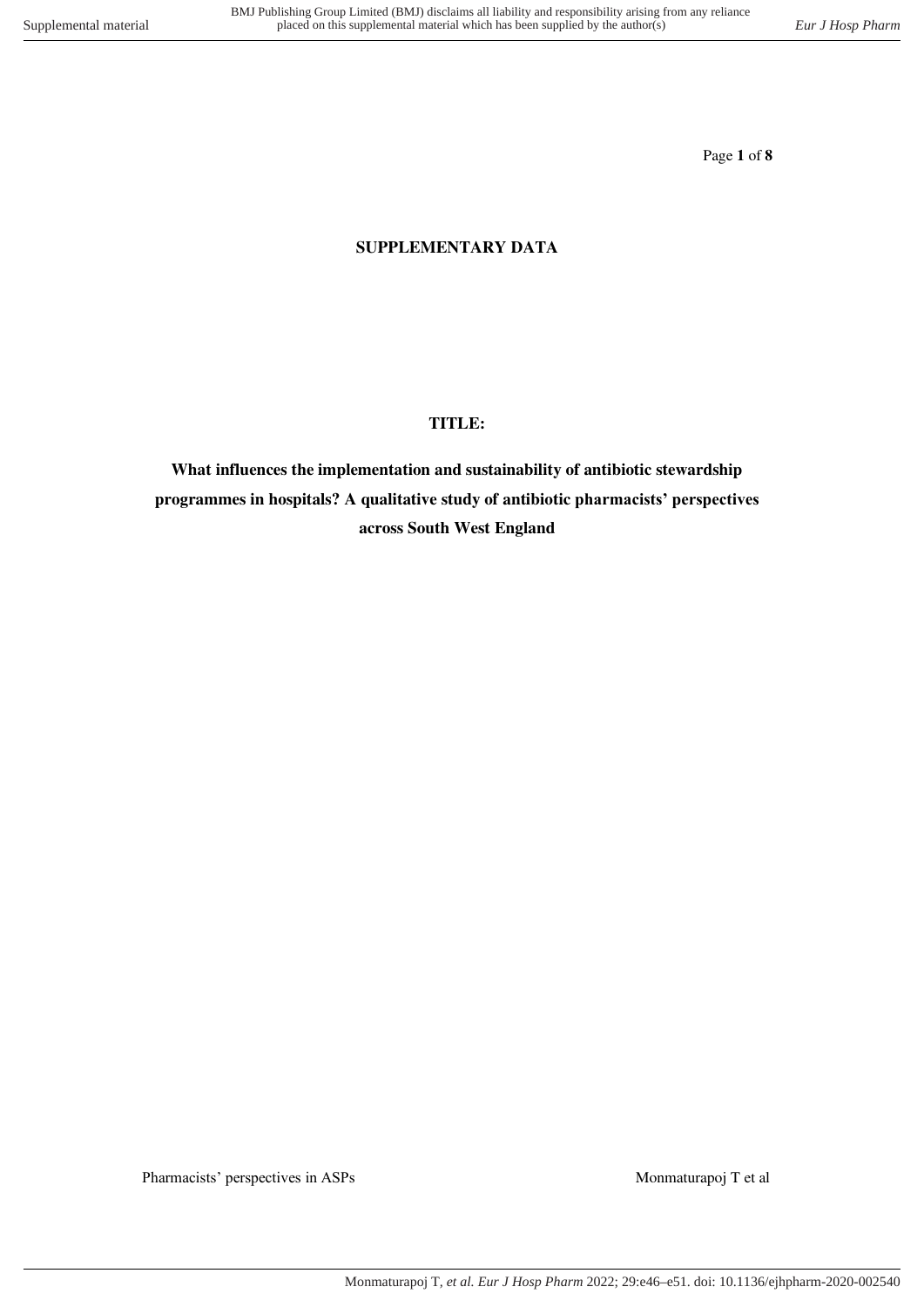Page **2** of **8**

| <b>Table of Contents</b> |                                                             |  |
|--------------------------|-------------------------------------------------------------|--|
|                          |                                                             |  |
|                          | 2. Consolidated criteria for reporting qualitative research |  |
|                          |                                                             |  |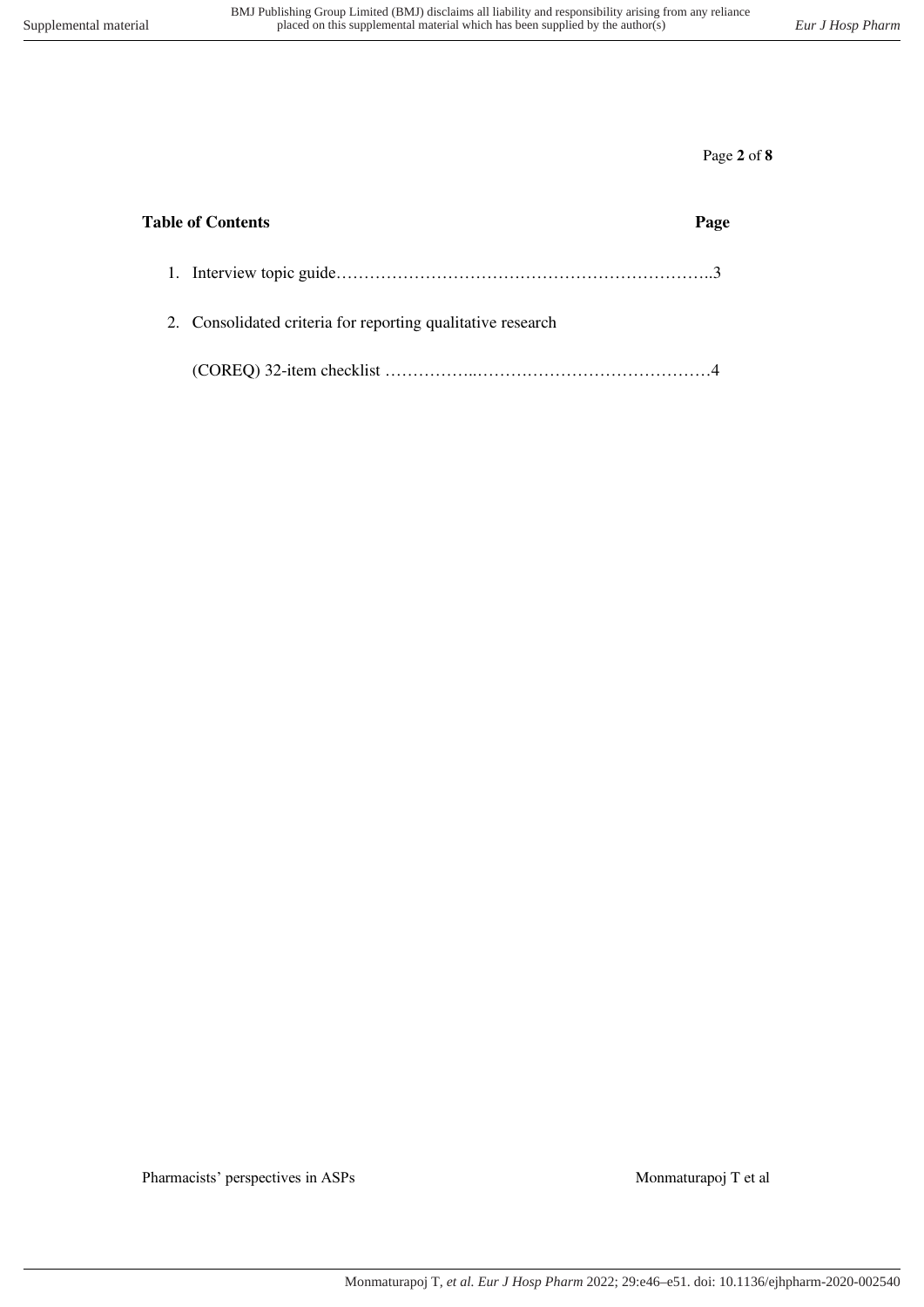Page **3** of **8**

## **Interview Topic Guide**

………………………………………………………………………………………………….. The following questions were used as a topic guide during the interviews with the pharmacists. As part of introduction, the pharmacists were reminded regarding the research aim and to express their views freely as there is no right or wrong answer. A consent form including permission to record the interview was obtained before the interview commenced. The pharmacists who chose to be interviewed by telephone, a consent form was sent by post with a reply-paid envelop.

## **Introduction and welcome**

### **Questions**

- 1. Please tell me about your role or involvement in the ASPs in your hospital.
- 2. Please tell me about the current operation of the ASPs in your hospital.

*("As you may have heard that hospitals in some countries still face challenges with the implementation of ASPs.")* 

- 3. In your experience, what are the barriers and facilitators that influence the implementation of the ASPs in your hospital?
	- And why?

*("When ASPs have already been in place, maintenance of successful ASPs is also important but it can be challenging in many hospitals.")* 

- 4. So far, what are the barriers and facilitators that influence the sustainability of the ASPs in your hospital?
	- And why?
- 5. In your views, please tell me about what can be improved around the ASPs in your hospital?
	- And why?
- 6. Are there any relevant issues to the topic that I haven't covered and you would like to mention?
- 7. Do you have any questions for me?

### **Thank you for participating and closure**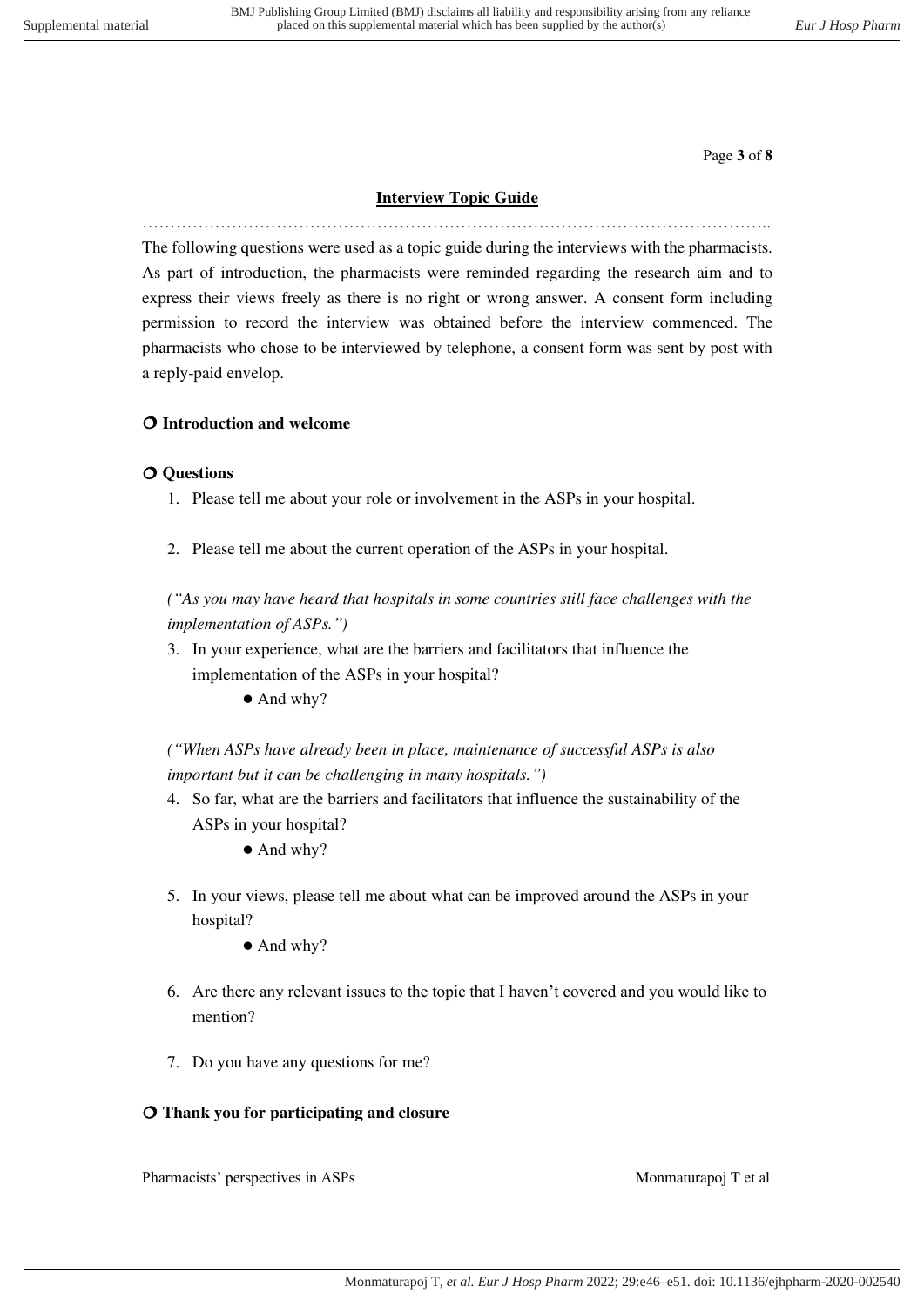Page **4** of **8**

# **Consolidated criteria for reporting qualitative research (COREQ) 32-item checklist**

|                                       | <b>Guide</b>                                   | <b>Comment</b>                         | <b>Location in the</b> |
|---------------------------------------|------------------------------------------------|----------------------------------------|------------------------|
|                                       | questions/description                          |                                        | manuscript             |
|                                       |                                                |                                        | (section)              |
|                                       | <b>Domain 1: Research team and reflexivity</b> |                                        |                        |
| <b>Personal Characteristics</b>       |                                                |                                        |                        |
| 1. Interviewer/                       | Which author/s conducted                       | Teerapong Monmaturapoj (TM)            | Methods                |
| facilitator                           | the interview or focus                         | conducted the interviews.              | (Data collection)      |
|                                       | group?                                         |                                        |                        |
| 2. Credentials                        | What were the researcher's                     | TM obtained bachelor degree in         | N/A                    |
|                                       | credentials? E.g. PhD, MD                      | Pharmacy and master degree in          |                        |
|                                       |                                                | Clinical Pharmacy.                     |                        |
| 3. Occupation                         | What was their occupation                      | TM is a PhD student at Department      | N/A                    |
|                                       | at the time of the study?                      | of Pharmacy and Pharmacology, The      |                        |
|                                       |                                                | University of Bath.                    |                        |
| 4. Gender                             | Was the researcher male or                     | Male                                   | N/A                    |
|                                       | female?                                        |                                        |                        |
| 5. Experience and                     | What experience or                             | TM had undertaken several courses      | N/A                    |
| training                              | training did the researcher                    | related to advanced qualitative health |                        |
|                                       | have?                                          | research before the study was          |                        |
|                                       |                                                | conducted. The other authors have      |                        |
|                                       |                                                | extensive experience in qualitative    |                        |
|                                       |                                                | health research.                       |                        |
| <b>Relationship with participants</b> |                                                |                                        |                        |
| 6. Relationship                       | Was a relationship                             | TM had no relationships with           | N/A                    |
| established                           | established prior to study                     | participants prior to the study.       |                        |
|                                       | commencement?                                  |                                        |                        |
| 7. Participant                        | What did the participants                      | TM attended the South West             | Methods                |
| knowledge of the                      | know about the                                 | Antibiotic Pharmacy (SWAP) group       | (Participants and      |
| interviewer                           | researcher? e.g. personal                      | meeting and presented details of the   | recruitment)           |
|                                       | goals, reasons for doing                       | study to attendees who were then       |                        |
|                                       | the research                                   | invited to participate if: they were   |                        |
|                                       |                                                | hospital antibiotic pharmacist, they   |                        |
|                                       |                                                | had been involved in ASP               |                        |
|                                       |                                                | implementation, and their hospital     |                        |
|                                       |                                                | had an antibiotic or ASP policy in     |                        |
|                                       |                                                | place.                                 |                        |
|                                       |                                                | Prior the interviews, TM introduced    |                        |
|                                       |                                                | himself again to eligible participants |                        |
|                                       |                                                | stating he is a PhD student, etc. as   |                        |
|                                       |                                                | well as describing the purpose of the  |                        |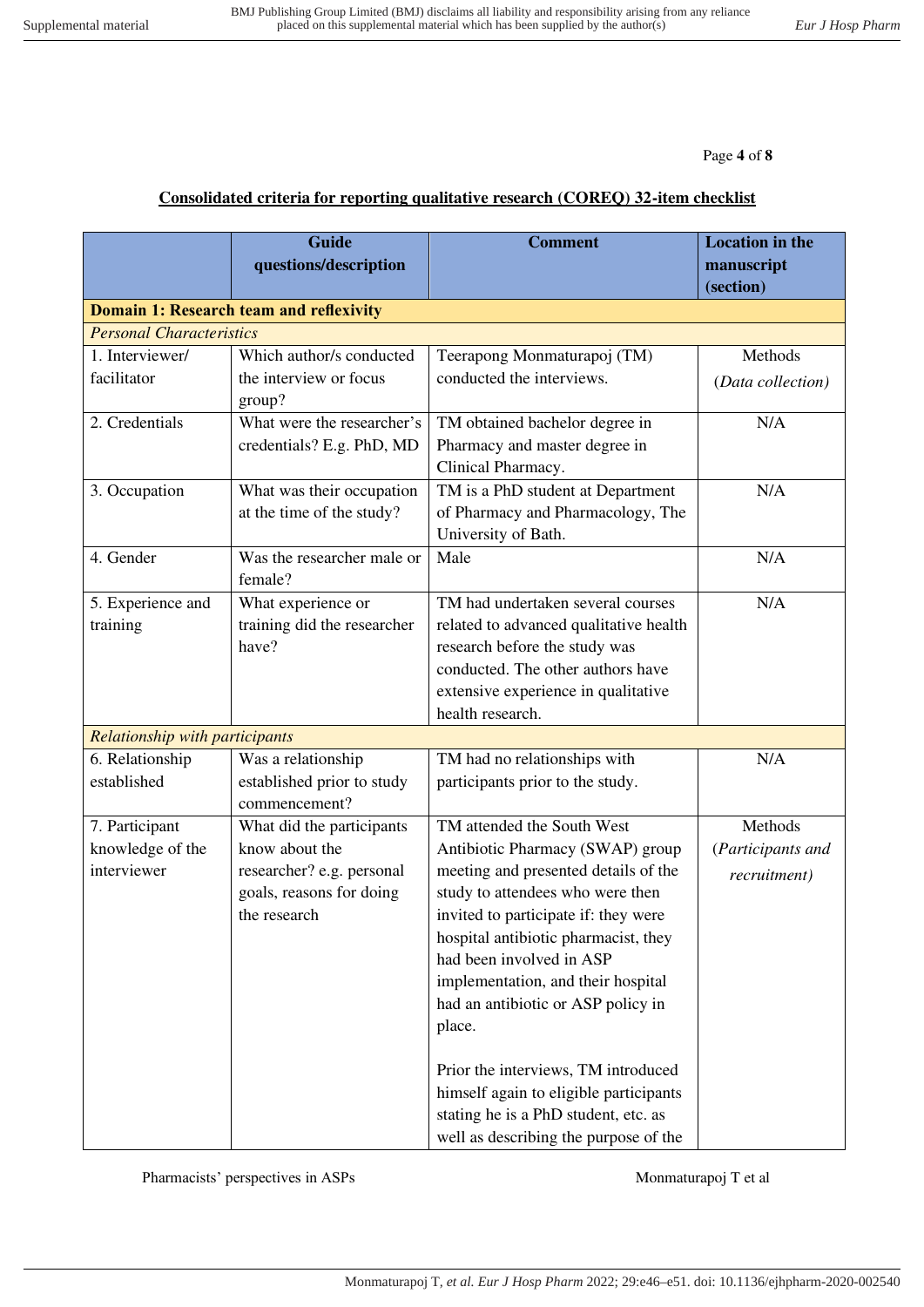## Page **5** of **8**

|                                   |                                                                                                                                                          | project and answering any questions<br>that participants may have had about<br>the project.                                                                                                                                                                                                |                   |
|-----------------------------------|----------------------------------------------------------------------------------------------------------------------------------------------------------|--------------------------------------------------------------------------------------------------------------------------------------------------------------------------------------------------------------------------------------------------------------------------------------------|-------------------|
| 8. Interviewer<br>characteristics | What characteristics were<br>reported about the<br>interviewer/facilitator? e.g.<br>Bias, assumptions, reasons<br>and interests in the<br>research topic | TM is a clinical pharmacist and his<br>research interests lie in infectious<br>diseases, antibiotic resistance, and<br>antibiotic utilization. TM has a<br>special interest in antibiotic<br>stewardship as it helps optimize<br>antibiotic use and thus address<br>antibiotic resistance. | N/A               |
| Domain 2: Study design            |                                                                                                                                                          |                                                                                                                                                                                                                                                                                            |                   |
| <b>Theoretical framework</b>      |                                                                                                                                                          |                                                                                                                                                                                                                                                                                            |                   |
| 9. Methodological                 | What methodological                                                                                                                                      | A reflexive thematic analysis using                                                                                                                                                                                                                                                        | Methods           |
| orientation and                   | orientation was stated to                                                                                                                                | inductive and deductive approaches.                                                                                                                                                                                                                                                        | (Analysis)        |
| Theory                            | underpin the study? e.g.                                                                                                                                 |                                                                                                                                                                                                                                                                                            |                   |
|                                   | grounded theory, discourse                                                                                                                               |                                                                                                                                                                                                                                                                                            |                   |
|                                   | analysis, ethnography,                                                                                                                                   |                                                                                                                                                                                                                                                                                            |                   |
|                                   | phenomenology, content                                                                                                                                   |                                                                                                                                                                                                                                                                                            |                   |
| <b>Participant selection</b>      | analysis                                                                                                                                                 |                                                                                                                                                                                                                                                                                            |                   |
| 10. Sampling                      | How were participants                                                                                                                                    | TM recruited participants through                                                                                                                                                                                                                                                          | Methods           |
|                                   | selected? e.g. purposive,                                                                                                                                | their professional group of the South                                                                                                                                                                                                                                                      | (Participants and |
|                                   | convenience, consecutive,                                                                                                                                | West Antibiotic Pharmacy.                                                                                                                                                                                                                                                                  | recruitment)      |
|                                   | snowball                                                                                                                                                 |                                                                                                                                                                                                                                                                                            |                   |
| 11. Method of                     | How were participants                                                                                                                                    | TM attended the South West                                                                                                                                                                                                                                                                 | Methods           |
| approach                          | approached? e.g. face-to-                                                                                                                                | Antibiotic Pharmacy Group meeting                                                                                                                                                                                                                                                          | (Participants and |
|                                   | face, telephone, mail,                                                                                                                                   | and presented details of the study to                                                                                                                                                                                                                                                      | recruitment)      |
|                                   | email                                                                                                                                                    | attendees who were then invited to                                                                                                                                                                                                                                                         |                   |
|                                   |                                                                                                                                                          | participate if: they were hospital                                                                                                                                                                                                                                                         |                   |
|                                   |                                                                                                                                                          | antibiotic pharmacist, they had been                                                                                                                                                                                                                                                       |                   |
|                                   |                                                                                                                                                          | involved in ASP implementation, and                                                                                                                                                                                                                                                        |                   |
|                                   |                                                                                                                                                          | their hospital had an antibiotic or                                                                                                                                                                                                                                                        |                   |
|                                   |                                                                                                                                                          | ASP policy in place.                                                                                                                                                                                                                                                                       |                   |
|                                   |                                                                                                                                                          | A study information sheet was                                                                                                                                                                                                                                                              |                   |
|                                   |                                                                                                                                                          | emailed to these individuals who                                                                                                                                                                                                                                                           |                   |
|                                   |                                                                                                                                                          | agreed to take part.                                                                                                                                                                                                                                                                       |                   |
| 12. Sample size                   | How many participants                                                                                                                                    | Thirteen                                                                                                                                                                                                                                                                                   | Results           |
|                                   | were in the study?                                                                                                                                       |                                                                                                                                                                                                                                                                                            |                   |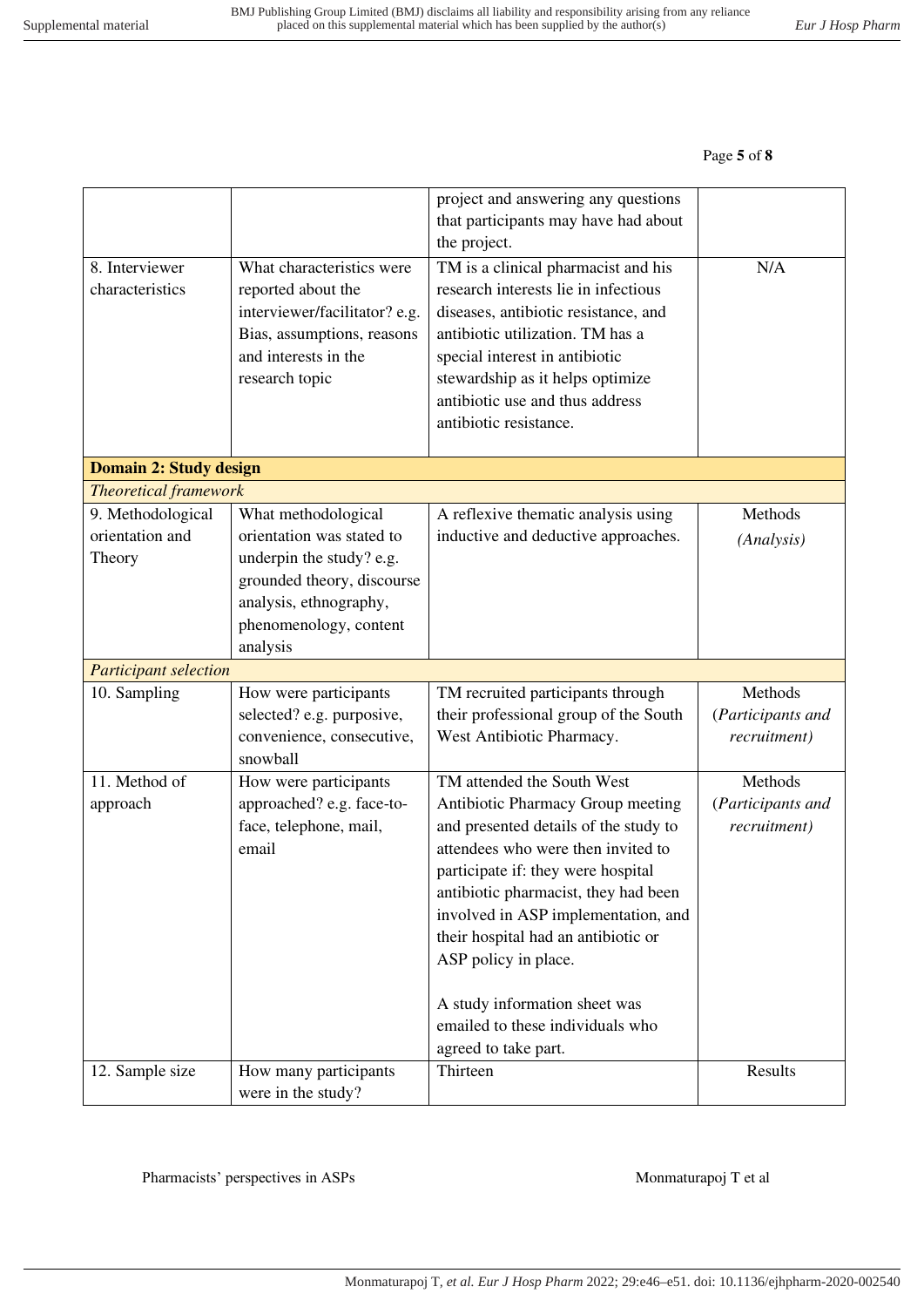# Page **6** of **8**

| 13. Non-<br>participation           | How many people refused<br>to participate or dropped<br>out? Reasons?                      | Following the presentation and<br>discussion of the study in the<br>meeting, all eligible participants<br>$(n=13)$ from 13 individual hospitals<br>across South West England agreed to<br>participate.<br>During data collection (interviews),<br>there were no eligible participants<br>who refused to participate or<br>withdrew interview data from the<br>study.<br>Thirteen interviews were completed<br>with all specialist hospital antibiotic<br>pharmacists who were members of<br>the South West Antibiotic Pharmacy<br>Group. | Methods<br>(Participants and<br>recruitment)<br>& Results |  |
|-------------------------------------|--------------------------------------------------------------------------------------------|------------------------------------------------------------------------------------------------------------------------------------------------------------------------------------------------------------------------------------------------------------------------------------------------------------------------------------------------------------------------------------------------------------------------------------------------------------------------------------------------------------------------------------------|-----------------------------------------------------------|--|
| <b>Setting</b>                      |                                                                                            |                                                                                                                                                                                                                                                                                                                                                                                                                                                                                                                                          |                                                           |  |
| 14. Setting of data<br>collection   | Where was the data<br>collected? e.g. home,<br>clinic, workplace                           | Participants could determine whether<br>they preferred to be interviewed face-<br>to-face or by telephone. All face-to-<br>face interviews took place in non-<br>clinical professional area.                                                                                                                                                                                                                                                                                                                                             | Methods<br>(Data collection)                              |  |
| 15. Presence of<br>non-participants | Was anyone else present<br>besides the participants<br>and researchers?                    | N <sub>o</sub>                                                                                                                                                                                                                                                                                                                                                                                                                                                                                                                           | N/A                                                       |  |
| 16. Description of<br>sample        | What are the important<br>characteristics of the<br>sample? e.g. demographic<br>data, date | Fully presented in results section                                                                                                                                                                                                                                                                                                                                                                                                                                                                                                       | Results                                                   |  |
| Data collection                     |                                                                                            |                                                                                                                                                                                                                                                                                                                                                                                                                                                                                                                                          |                                                           |  |
| 17. Interview guide                 | Were questions, prompts,<br>guides provided by the<br>authors? Was it pilot<br>tested?     | Yes, the research team developed a<br>semi-structured topic guide which<br>was then piloted with two non-<br>participating hospital antibiotic<br>pharmacists.<br>TM used a semi-structured topic<br>guide to facilitate the interviews,<br>however questions may vary                                                                                                                                                                                                                                                                   | Methods<br>(Data collection)<br>&<br>Supplementary file   |  |
|                                     |                                                                                            | depending on participants' response.                                                                                                                                                                                                                                                                                                                                                                                                                                                                                                     |                                                           |  |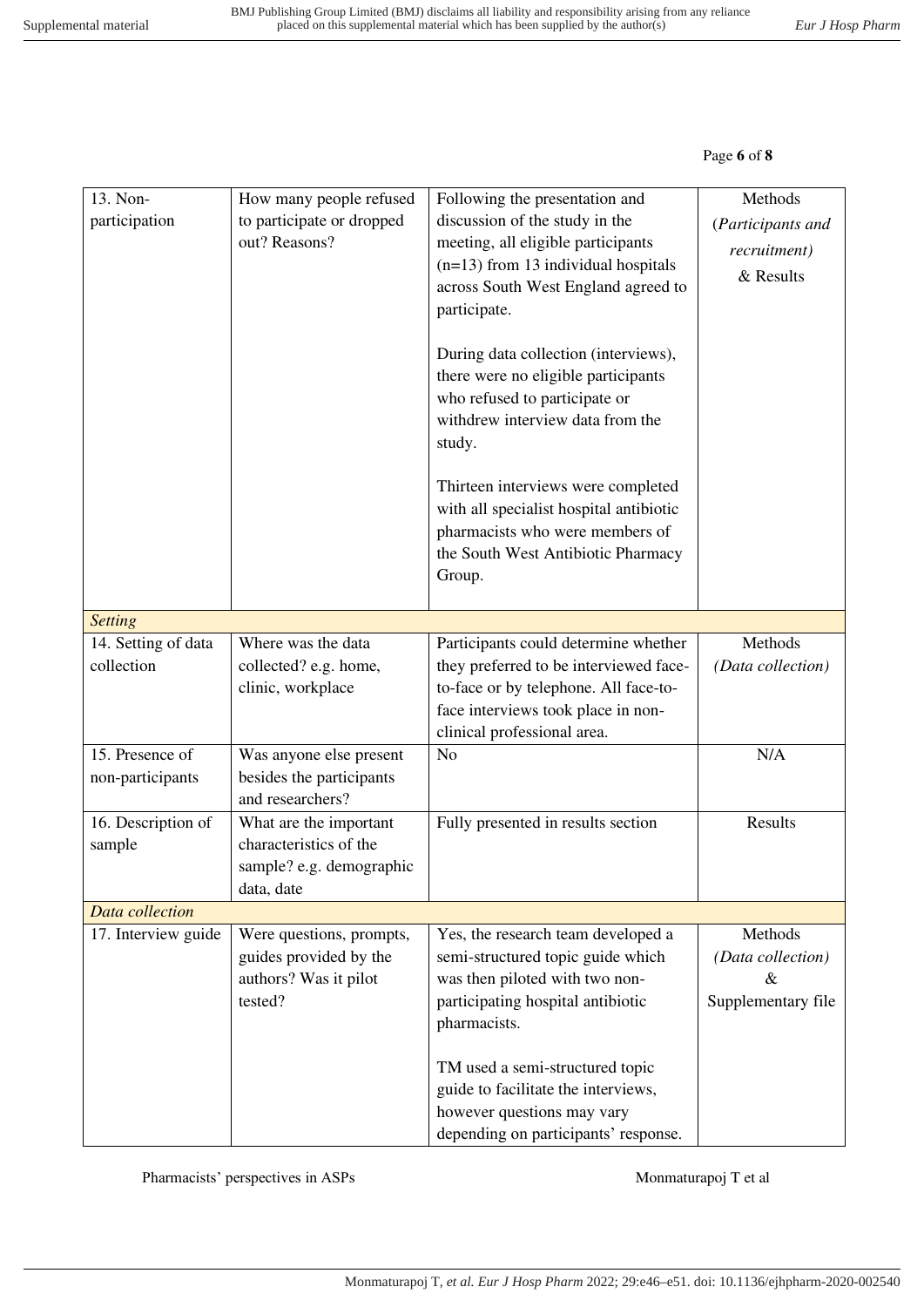#### Page **7** of **8**

| 18. Repeat<br>interviews               | Were repeat interviews<br>carried out? If yes, how | N <sub>o</sub>                                                         | N/A               |
|----------------------------------------|----------------------------------------------------|------------------------------------------------------------------------|-------------------|
|                                        | many?                                              |                                                                        |                   |
| 19. Audio/visual                       | Did the research use audio                         | All interviews were audio-recorded                                     | Methods           |
| recording                              | or visual recording to                             | (with permission) and later                                            | (Data collection) |
|                                        | collect the data?                                  | transcribed.                                                           |                   |
| 20. Field notes                        | Were field notes made                              | Yes, TM wrote brief field notes after                                  | N/A               |
|                                        | during and/or after the                            | each interview regarding the nature                                    |                   |
|                                        | interview or focus group?                          | of the interview and his perceptions                                   |                   |
|                                        |                                                    | of participant's responses.                                            |                   |
| 21. Duration                           | What was the duration of                           | Interview times varied but were                                        | Results           |
|                                        | the interviews or focus<br>group?                  | generally around 60 minutes.                                           |                   |
| 22. Data saturation                    | Was data saturation                                | Details and method of sample size                                      | Methods           |
|                                        | discussed?                                         | determination were fully described in                                  | (Data collection) |
|                                        |                                                    | method section.                                                        |                   |
| 23. Transcripts                        | Were transcripts returned                          | N <sub>o</sub>                                                         | N/A               |
| returned                               | to participants for                                |                                                                        |                   |
|                                        | comment and/or                                     |                                                                        |                   |
|                                        | correction?                                        |                                                                        |                   |
|                                        |                                                    |                                                                        |                   |
| <b>Domain 3: Analysis and findings</b> |                                                    |                                                                        |                   |
| Data analysis                          |                                                    |                                                                        |                   |
| 24. Number of data                     | How many data coders                               | Three independent coders (TM, JS,                                      | Methods           |
| coders                                 | coded the data?                                    | and MW) reviewed and coded the                                         | (Analysis)        |
|                                        |                                                    | first transcript.                                                      |                   |
|                                        |                                                    |                                                                        |                   |
|                                        |                                                    | Similarities and differences in coding                                 |                   |
|                                        |                                                    | were discussed and the initial coding                                  |                   |
|                                        |                                                    | framework was agreed for single                                        |                   |
|                                        |                                                    | coding (by TM) of the remaining                                        |                   |
|                                        |                                                    | transcripts.                                                           |                   |
|                                        |                                                    |                                                                        |                   |
|                                        |                                                    |                                                                        |                   |
|                                        |                                                    | The development and refinement of                                      |                   |
|                                        |                                                    | codes within the coding framework                                      |                   |
|                                        |                                                    | was regularly discussed by the                                         |                   |
|                                        |                                                    | research team until the end of the                                     |                   |
|                                        |                                                    | coding process.                                                        |                   |
| 25. Description of                     | Did authors provide a                              | Each code had description within the                                   | Methods           |
| the coding tree                        | description of the coding<br>tree?                 | software. The description of each<br>potential theme and sub-theme was | (Analysis)        |